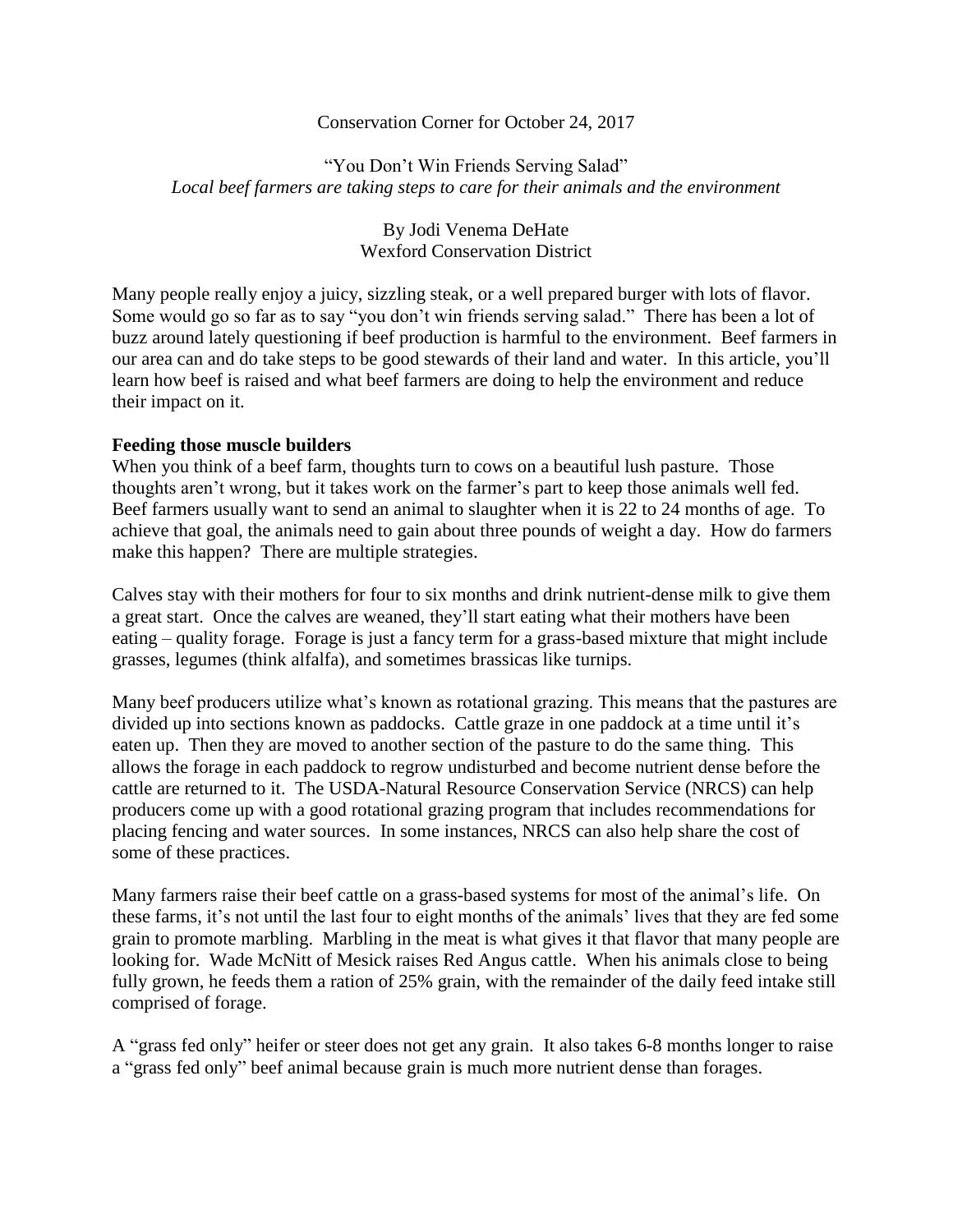#### **Winter management**

Although cattle are fairly tolerant of cold temperatures, many beef farms do provide some sort of shelter or windbreak for their cattle. Their winter food is usually made up of baled hay, silage, and some grain. When animals are in a central feeding location manure can build up. Many farms will stack that manure in one spot until it can be spread on fields in the spring.

Some beef farms place round bales of hay in the pastures during the winter on top of the snow. By spreading out where the bales are placed, this spreads out the area in which the cattle feed, and thus results in the manure being spread out more uniformly on the pastures.

## **Another type of beef production system**

Beef feedlots are another type of beef production system. What do those farms look like? Well, not unlike a dairy operation really. Some farms, like Fenner Farms in Boon, buy calves at 400 pounds from a "backgrounder" downstate. A "backgrounder" is someone that raises calves from the time they are babies until they are weaned.

Beef feedlots organize calves in age groups. Each age group is kept in a pen setting, and gets a slightly different ration to help them maximize their growth. Their rations are made up of a mixture of hay, corn silage, grain, and haylage.

In this system, manure management is a must. The manure is usually put into a manure pit or a stacking facility during the summer and winter months. Spring and fall is when most of the manure is spread on fields. By putting manure on the fields, farmers add valuable organic matter and nutrients back into soil where the crops are raised to feed the cattle.

## **Extending grazing season**

Some farms that raise beef and their own corn or other grain will plant a cover crop that helps reduce soil erosion, and build up soil health. Certain types of cover crops can be grazed late into the fall.

Grazing cover crops has multiple advantages. It can extend the grazing season so that the stored feed isn't used until later in the winter. This helps the bottom line of the farm. The foot action of the cows also puts the plant matter into the ground helping build organic matter in the soil which can really help the next crop be more robust with less inputs like fertilizers. Manure is spread by the animal moving about the field and not by a manure spreader which again, helps save the farm money by not having to use equipment, fuel, and time to do that job.

## **Environmental Concerns**

Our local beef producers are very conscious of the impact raising meat animals has on the environment. Using best management practices like rotational grazing, manure management, growing crops with the least amount of inputs, and cover crops all help them reduce negative impacts on the environment. If you are a farmer and would like to learn more about these practices, the Conservation District and USDA-NRCS staff are here to help!

*Jodi Venema DeHate is the Michigan Agriculture Environmental Assurance Program technician for Wexford, Missaukee, Kalkaska, and Crawford counties. If you would like to learn*